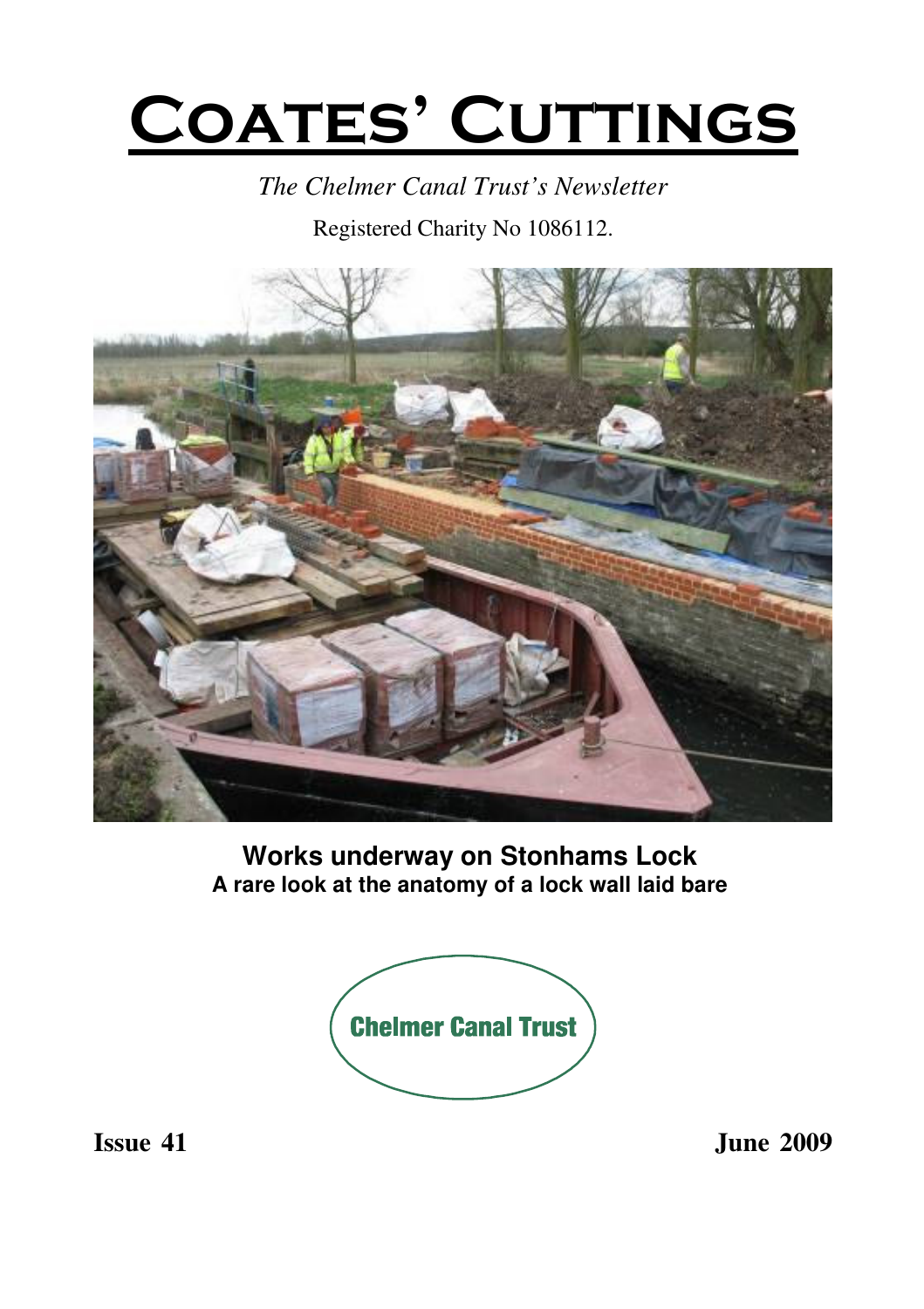#### **In This Issue**

#### **Page**

| 3 | Editor's Column |  |
|---|-----------------|--|
|   |                 |  |

- 4 "Twenty Years On" The Conservation Area
- 10 Seminar
- 10 Chelmer Canal Trust Work Parties
- 13 Hoe Mill Hoe Down
- 14 The Sea Scouts at Barnes Mill
- 17 Has Sylvia Returned?
- 19 To chunk or not to chunk?
- 20 Otter Survey Training
- 21 Nature Watch
- 23 Interesting/Unusual Sightings "Abandoned"
- 24 Events Diary and Useful phone numbers

~~~~~~~~~~~~~~~~~~~~~~~~~~~~~~~~~~~~

**Welcome to a new member:**

**Steven Miles from Billericay**

~~~~~~~~~~~~~~~~~~~~~~~~~~~~~~~~~~~~~~~~~~

We welcome members' photos, articles and other contributions to Coates' Cuttings. Please e-mail them to nl@chelmercanaltrust.co.uk or post them to Windmill Pasture, Little Waltham Road, Chelmsford , Essex, CM1 7TG.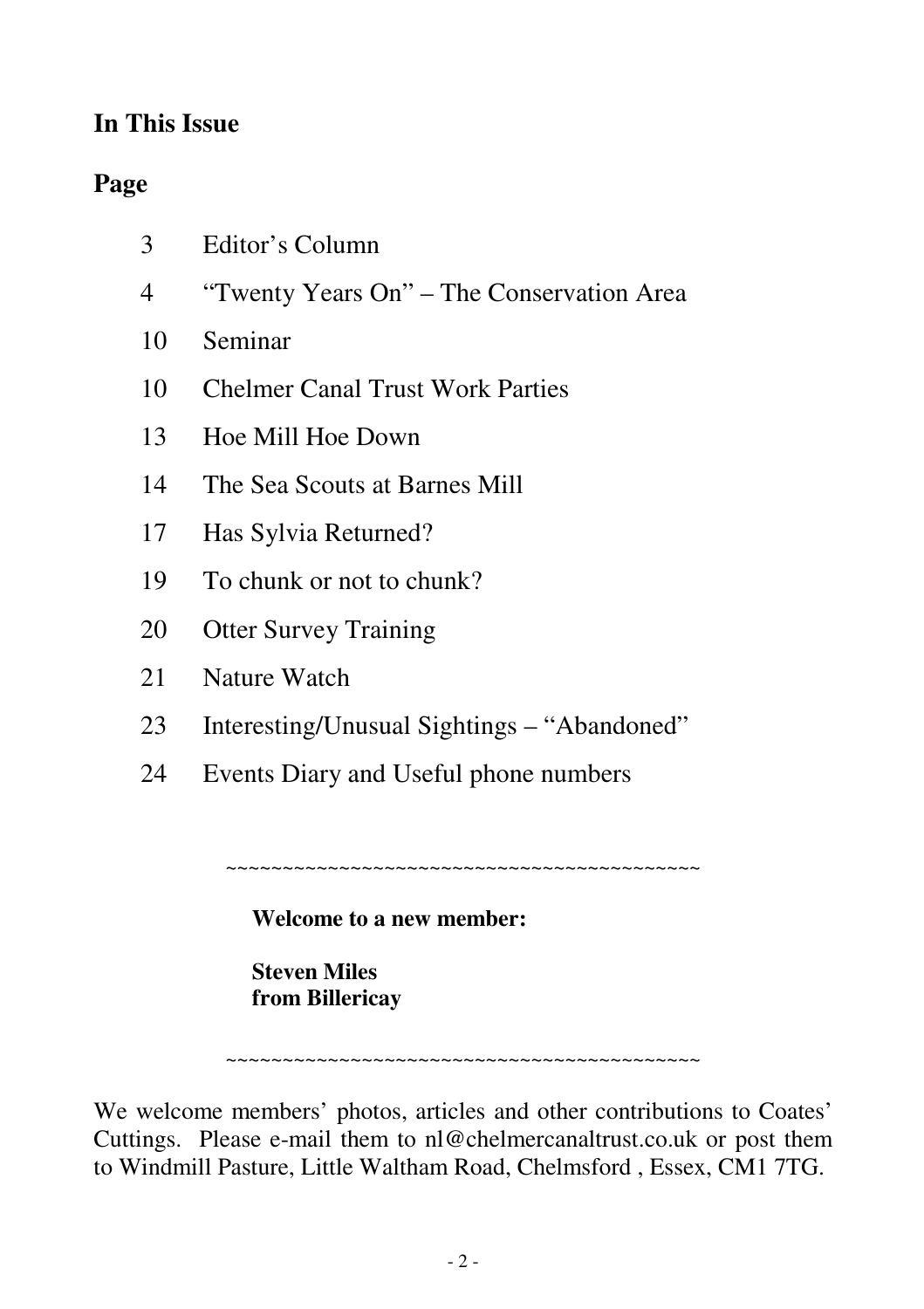

# **Editor's column**

The theme of this issue of Coates' Cuttings could be said to be "pivotal times", and we have a mix of articles covering the past, present and future.

Chelmsford and Maldon councils are both working on their reviews of the Chelmer and Blackwater Navigation Conservation area. This makes our own decision to host a seminar on 'The Natural and Built Environment of the Chelmer and Blackwater Navigation' particularly timely. It is one of the paradoxical joys of the Navigation that, with changing seasons, it is never quite the same any two times you visit, whilst a reassuring timeless heritage is somehow preserved. The preservation of this delicate balance is a core principle of the Trust, and in changing times it is vital that we recognise those things that make our local waterway so uniquely dear to our hearts, and then find ways of protecting them. We hope our seminar will bring together all of the various bodies involved, to build a vision for the future which preserves those experiences of the Chelmer which we treasure.

It is a while since we reported on the activities of our "weedbusters" in these pages. After six years of regular work parties, the impact of the American Floating Pennywort has been reduced from being a widespread disaster to a lurking threat. While we will not let our guard down, our volunteers have enjoyed being able to broaden their activities.

It is very exciting news that evidence has been found of otters returning to the Chelmer. We are delighted to report on the training opportunities being offered by Essex Wildlife Trust. Early indications are that the places will go quickly, so book early to avoid disappointment!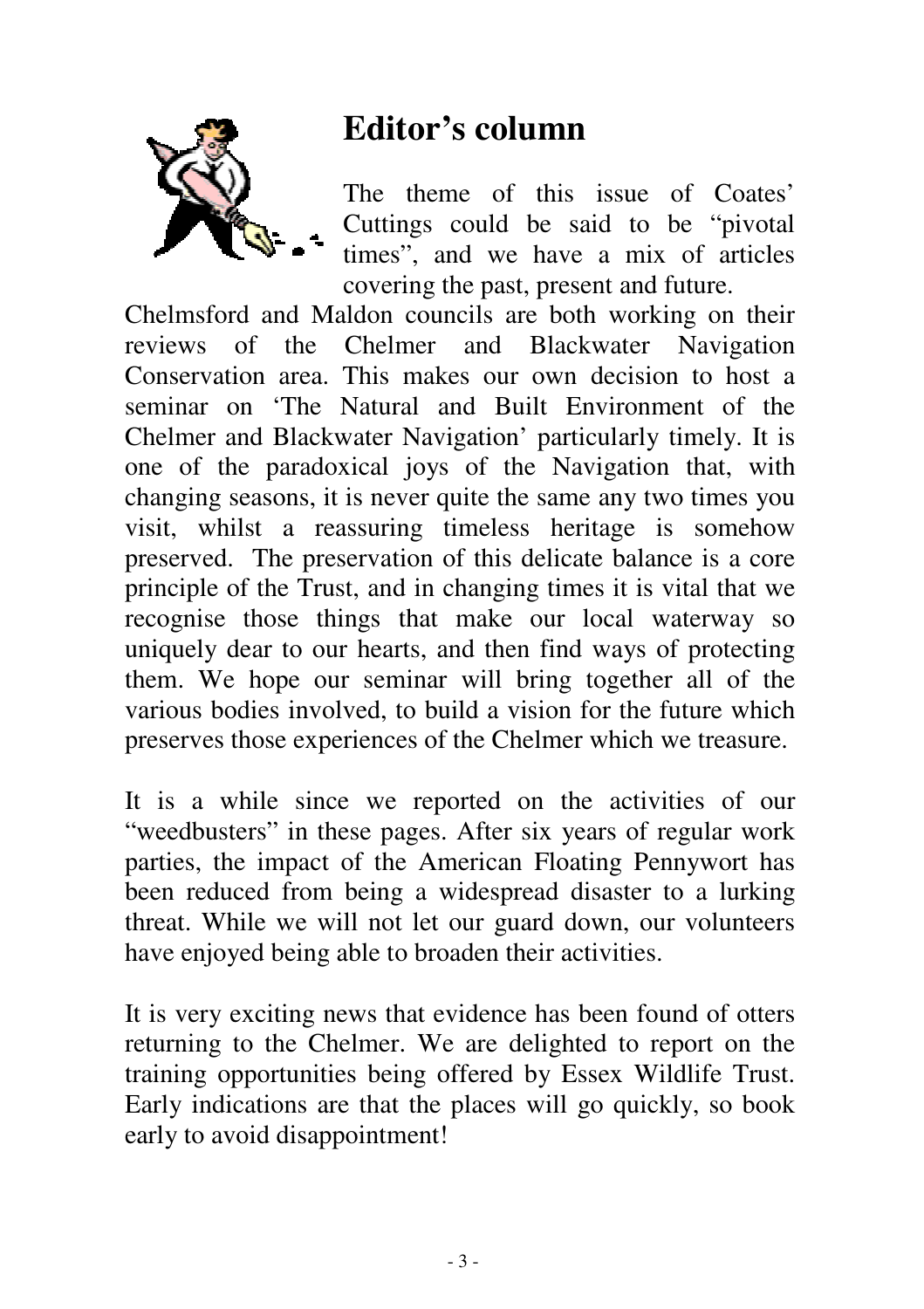#### **"Twenty Years On" The Chelmer&Blackwater Navigation Conservation Area Dudley Courtman**

*The Chelmer&Blackwater Navigation Conservation Area (CBNCA) is now 20 years old and it is time to reflect on how influential its designation has been.*

The 1990 Government Conservation Areas Planning Act required local planning authorities to identify areas of special architectural, landscape or historic interest that it was thought desirable to preserve and enhance for the benefit of the local community. Chelmsford, Braintree and Maldon councils considered that the historic Chelmer &Blackwater Navigation with its river valley, water meadows, water-powered mills, heritage locks, bridges and listed buildings was worthy of protection and duly awarded it conservation area status. At the time possible enhancements that could be made to the area were thought to be low key leisure facilities, better public access, footpaths leading to the surrounding countryside, the re-creation of the traditional river valley landscapes with hay meadows, permanent pastures, their associated drainage systems, and habitat restoration. Decisions on the final choice and type of enhancement were to be taken in consultation with the local community and landowners.

It is twenty years since the Conservation Area was established and we can now examine what has been achieved.

The Chelmer & Blackwater Navigation Company, which had maintained the waterway for the last 200 years, stopped carrying commercial cargoes in 1972 and in many ways this action pre-empted the CBNCA scheme. At that time the Company's directors recognised the importance of safeguarding the navigation for everyone to enjoy. With this in mind they raised funds by charging for moorings, fishing rights, and licences and by growing willow for cricket bats, as well as seeking the co-operation and assistance of councils, voluntary bodies and government agencies. This process continued right up until 2003 when they were forced into administration. Prior to that the grant aid that they had received had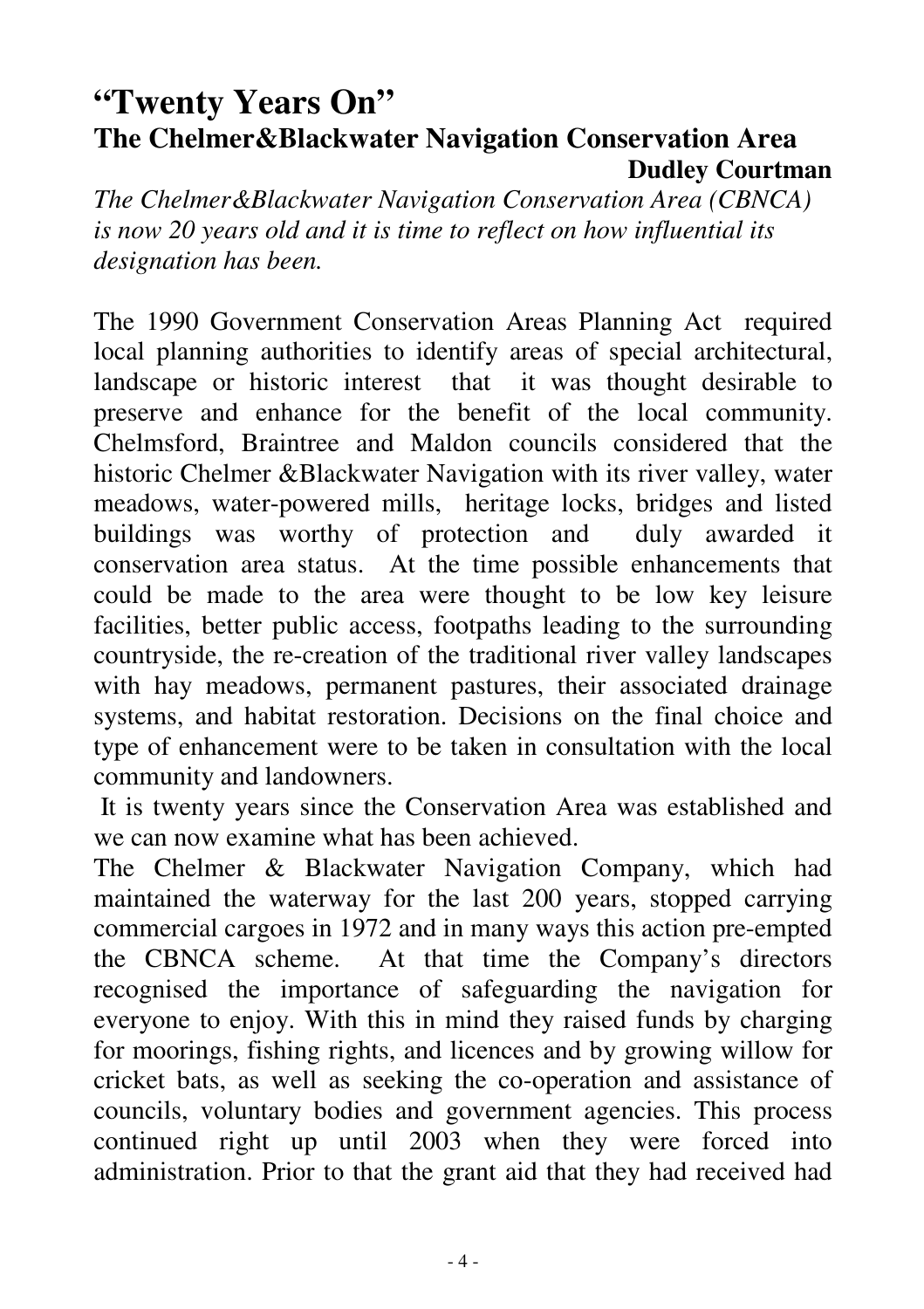been freely given and it was this process that the CBNCA designation sought to regularise.

The first enhancement scheme under the CBNCA designation was carried out by the Inland Waterways Association in 1993, in association with Chelmsford Borough Council, Essex County Council, the Navigation Company and the Environment Agency, when they restored the derelict lock gates, lock chamber and lock cut at the head of the navigation at Springfield. This restoration ensured that the navigation was once more navigable along its whole 14 mile length and could be used for public recreation. Chelmsford Borough Council followed up this initiative by developing public amenities at the restored Springfield Basin: apartments, shops, restaurants, and a marina.



#### **The restored Springfield Basin**

In 1999 a scheme specifically devoted to the enhancement of the CBNCA was carried out by a consortium of the local councils, the Chelmer& Blackwater Navigation Company and English Heritage,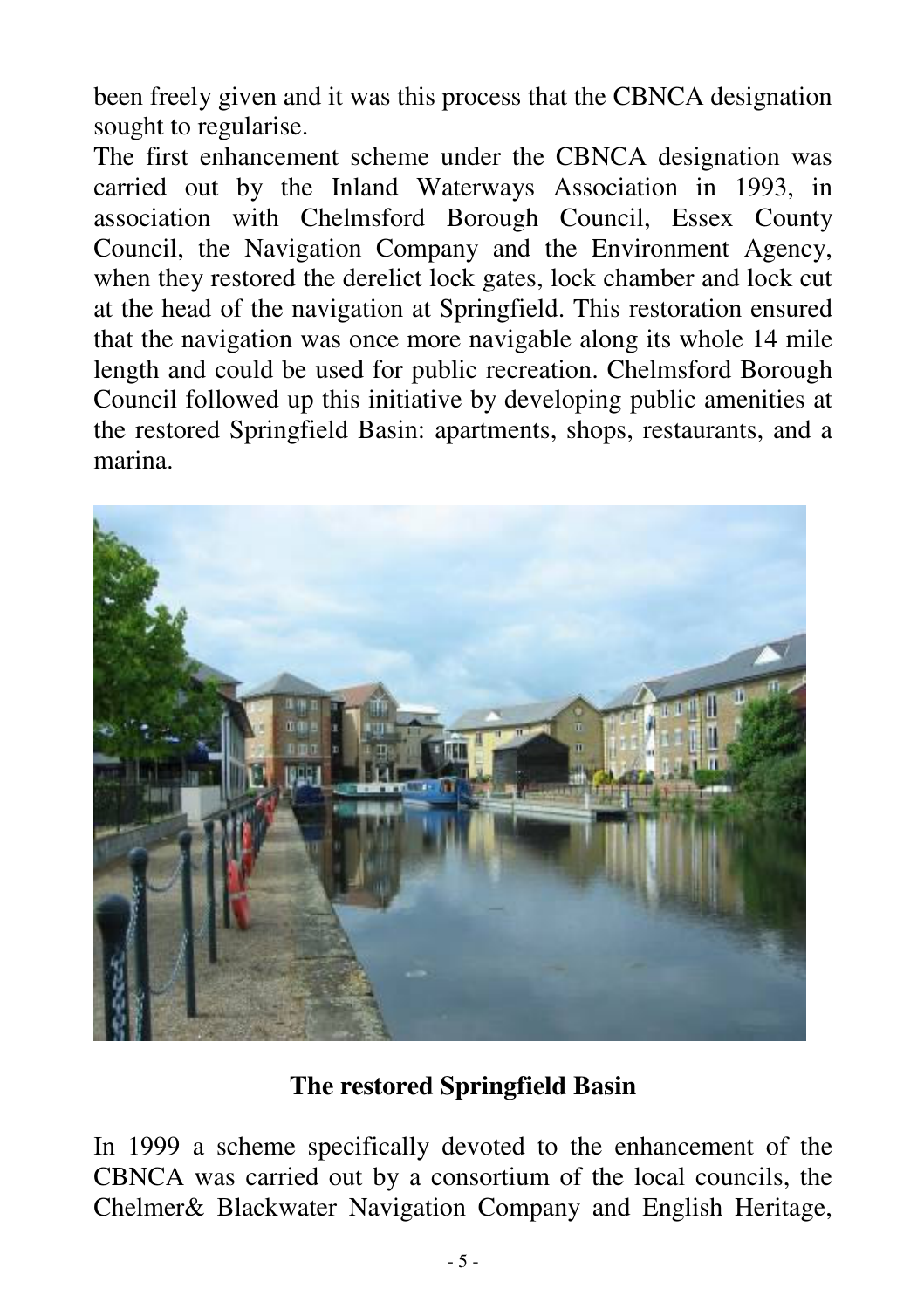who combined resources to fund the restoration of the Navigation's historic infra-structure: the lock gates and chambers, and Beeleigh Bridge. The sum of £300,000 was provided for this and for some landscaping enhancements, mainly tree and hedge planting to screen the A12, the sewage works at Sandford, and Langford Waterworks. This consortium was called the Conservation Area Partnership Scheme (CAPS) and lasted from 1999 to 2001. This scheme was a major enhancement project which encapsulated the essence of the CBNCA's objectives. It was a major step forward, not only for providing welcome enhancements, but for establishing a professional management team who were able to decide on what needed to be done and how best to carry it out. The drawback was that the CAPS initiative came and went leaving a vacuum which, to date, has not been adequately filled.

Part of CAPS legacy are the two excellent surveys that it carried out: *"The Chelmer and Blackwater Navigation Conservation Area Landscape Character Assessment", and* "*The Chelmer and Blackwater Navigation and Conservation Area: Comparative of Survey Modern/Industrial Sites and Monuments" No 11, Vols 1& 2, 2001*. The first made environmental recommendations: to encourage wildlife by providing natural habitats, to develop recreation, and to promote landscape conservation. The second surveyed the condition of historic buildings, archaeological remains, heritage features like locks, bridges, boundary posts, mills, farms and Second World War defences, and made recommendations for their future management, and conservation. Both of these surveys were very valuable outcomes of the CAPS programme.

In 2003 the Chelmer & Blackwater Navigation Company went into administration and the ongoing management of the Navigation was passed to the Inland Waterways Association. Their trading arm, Essex Waterways Ltd, has since taken over the Navigation's maintenance programme, replacing locks and providing new facilities for boaters. EWL has an executive board which includes the main agencies which, as was the case with the former Navigation Company, have an interest in the upkeep of the waterway. EWL holds consultative meetings for the benefit of the recreational users in active support of the aims of the Conservation Area.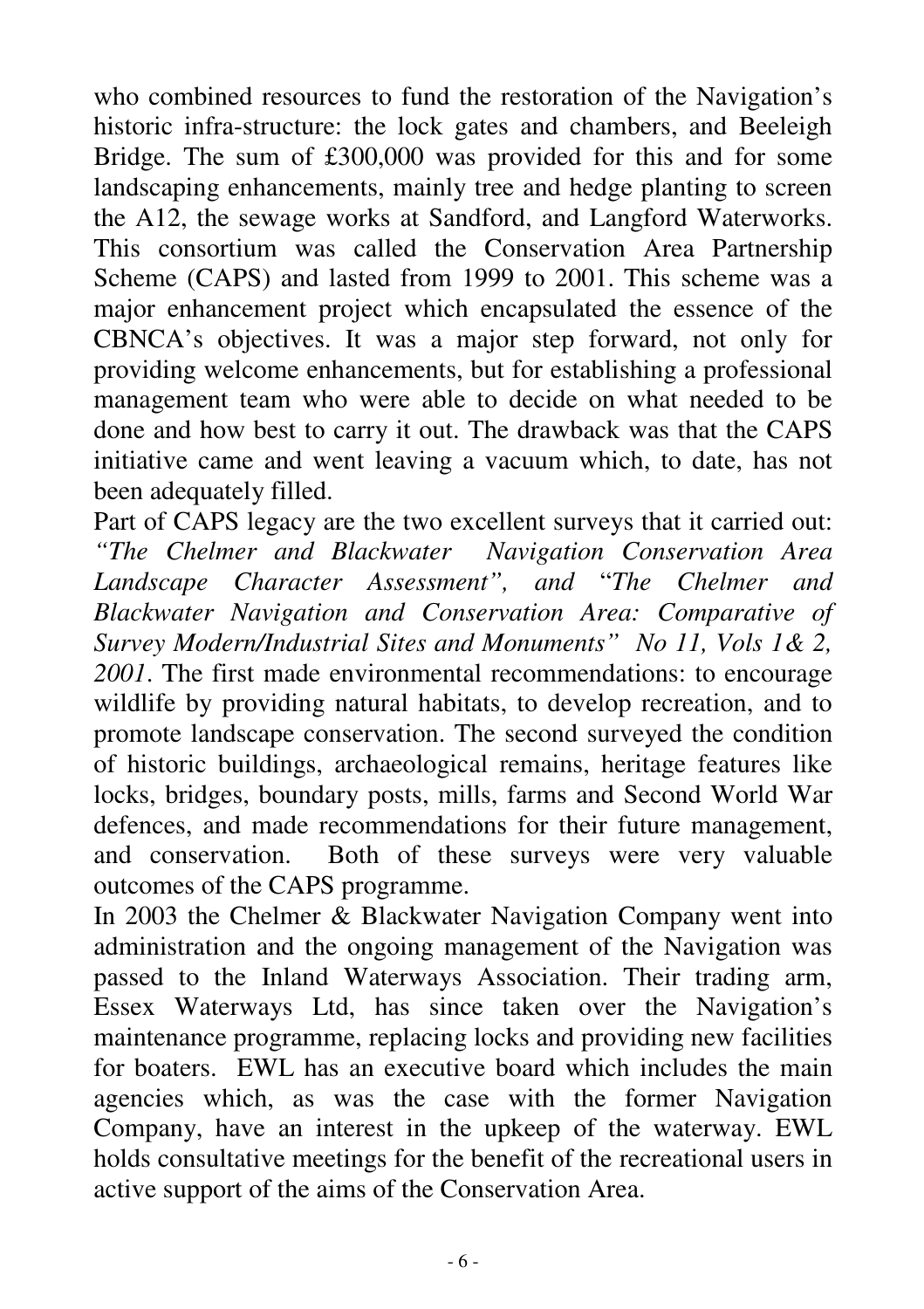Other organisations have supported the development of the Conservation Area in the public interest.

The Chelmer Canal Trust was founded in 1996, initially to lobby for grant aid to assist the Navigation Company's maintenance programme, but conflict of interests led to it adopting more of a public watchdog role. The Trust has actively promoted the recreational, environmental and educational aspects of the Conservation Area; specifically along the waterway it has successfully removed invasive foreign weed, installed landing stages and steps, provided picnic facilities and information boards. That the Trust has no vested interest other than acting in the public interest gives it important status.

Essex, Chelmsford and Maldon councils have published a series of illustrated walks linking the Navigation with the countryside. A car park and fields for quiet leisure facilities have been established at Heybridge and Heybridge Basin by Maldon District Council.

Tearooms, car park and river trips have been provided by a private company at Paper Mill, Little Baddow.

All of the above enhancement and improvements are positive outcomes to the Conservation Area which have enabled more people to use and enjoy the river and its unique landscape. However there are threats which have still to be addressed.



**Mineral extraction on the former water meadow at Little Baddow**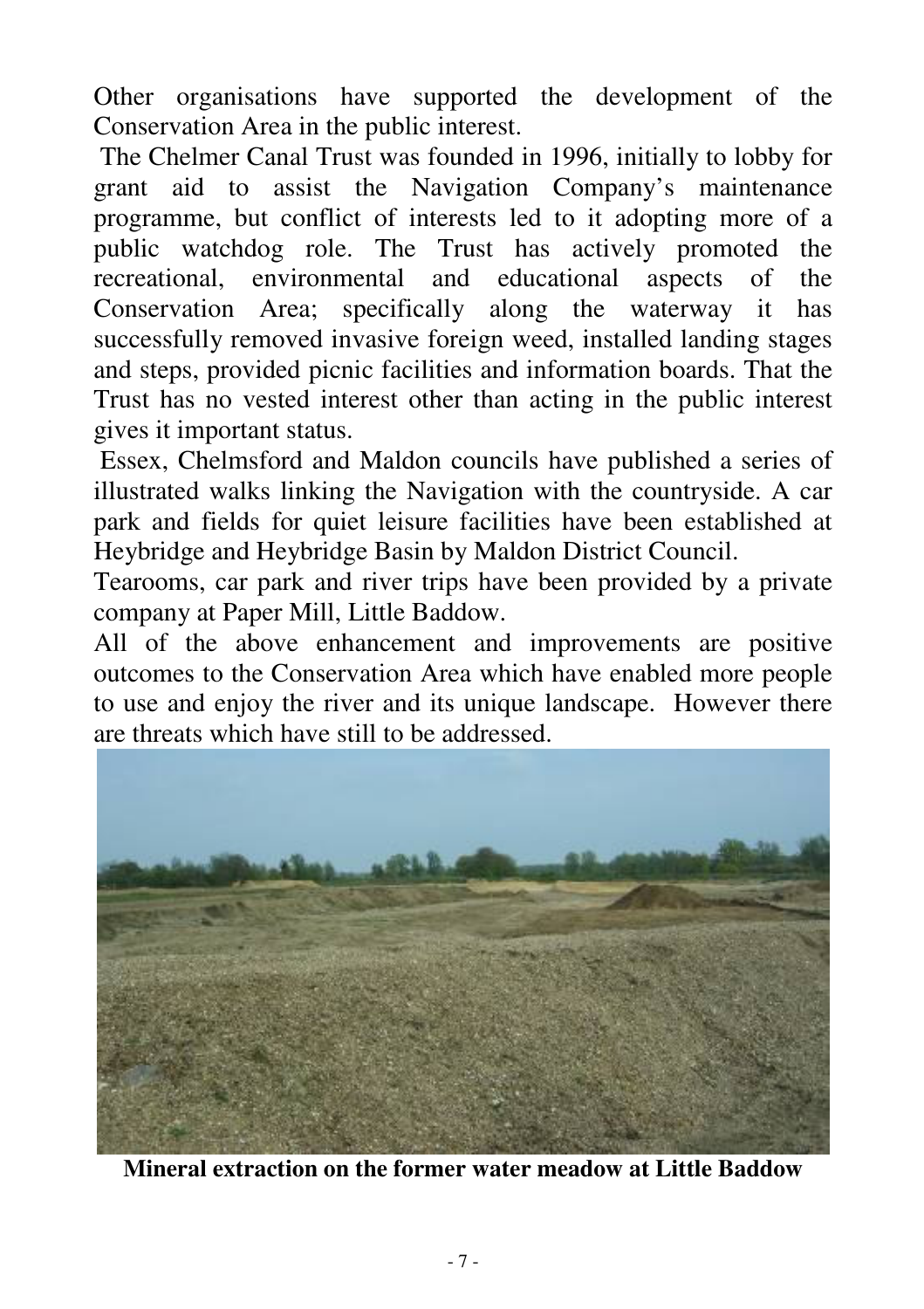

**Top soil erosion after the recent floods**

Many ancient water meadows have been ploughed up with the result that they have suffered serious soil erosion with fertile top soil being deposited in ditches, in the navigation and on the mudflats at Maldon. Mineral extraction has continued to blight riverside landscape creating large lakes, ugly extraction sites and road congestion on narrow lanes. Housing developments has been permitted on the flood plain diminishing landscape value and causing local flooding which has entailed costly reparations. Rare flora and fauna has been unwittingly destroyed by landowners because no attempt has been made to carry out and disseminate an ecological audit of the conservation area. A looming threat is the mounting pressure of uncontrolled recreational usage: the ever increasing number of walkers, fishermen, boaters and day visitors could degrade the very thing that they all come to enjoy. In time the riverscape could be spoilt by the visual distraction of lines of moored craft and attempts to turn adjacent banks into suburban gardens (prettification).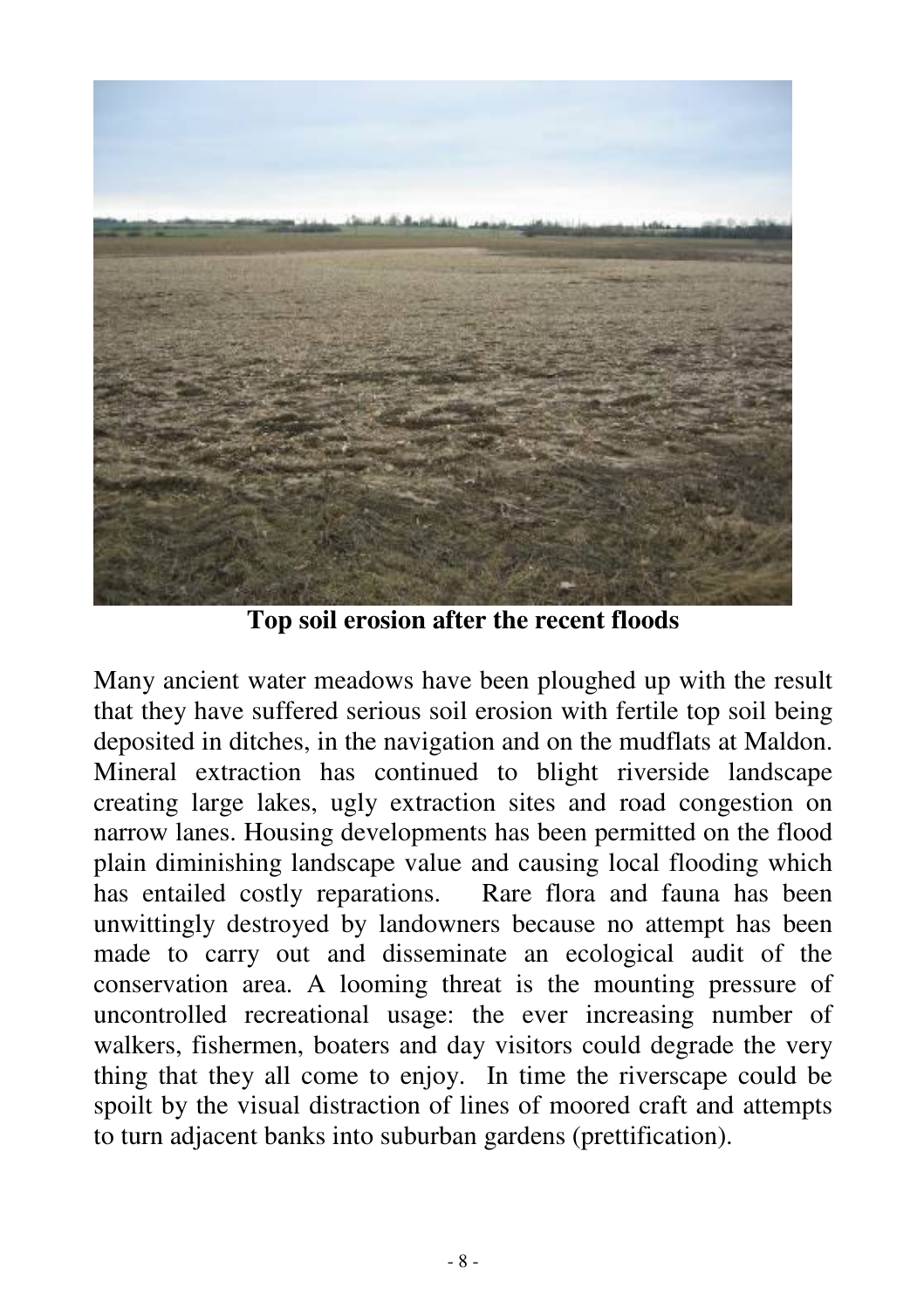

**Moored boats at Little Baddow**

Are there lessons to be learned from this review of twenty years of the Chelmer and Blackwater Conservation Area?

It is very apparent that it is easier to apply the conservation concept to fixed and built structures than it is to a living dynamic landscape. The enhancements to the Navigation's infrastructure and the provision of new recreational facilities have been a success story. The traditional river valley landscape however has not escaped unwelcome development, and unforeseen threats are emerging which need to be addressed. Any conservation area policy for a living landscape has to be flexible, and responsive as circumstances and perceptions change. New threats have to be identified and confronted as they emerge.

*Maldon and Chelmsford councils are in the process of updating their Conservation Area policy statements, the drafts of which can be viewed on their websites. Details of arrangements for public consultations will be published towards the end of the year.*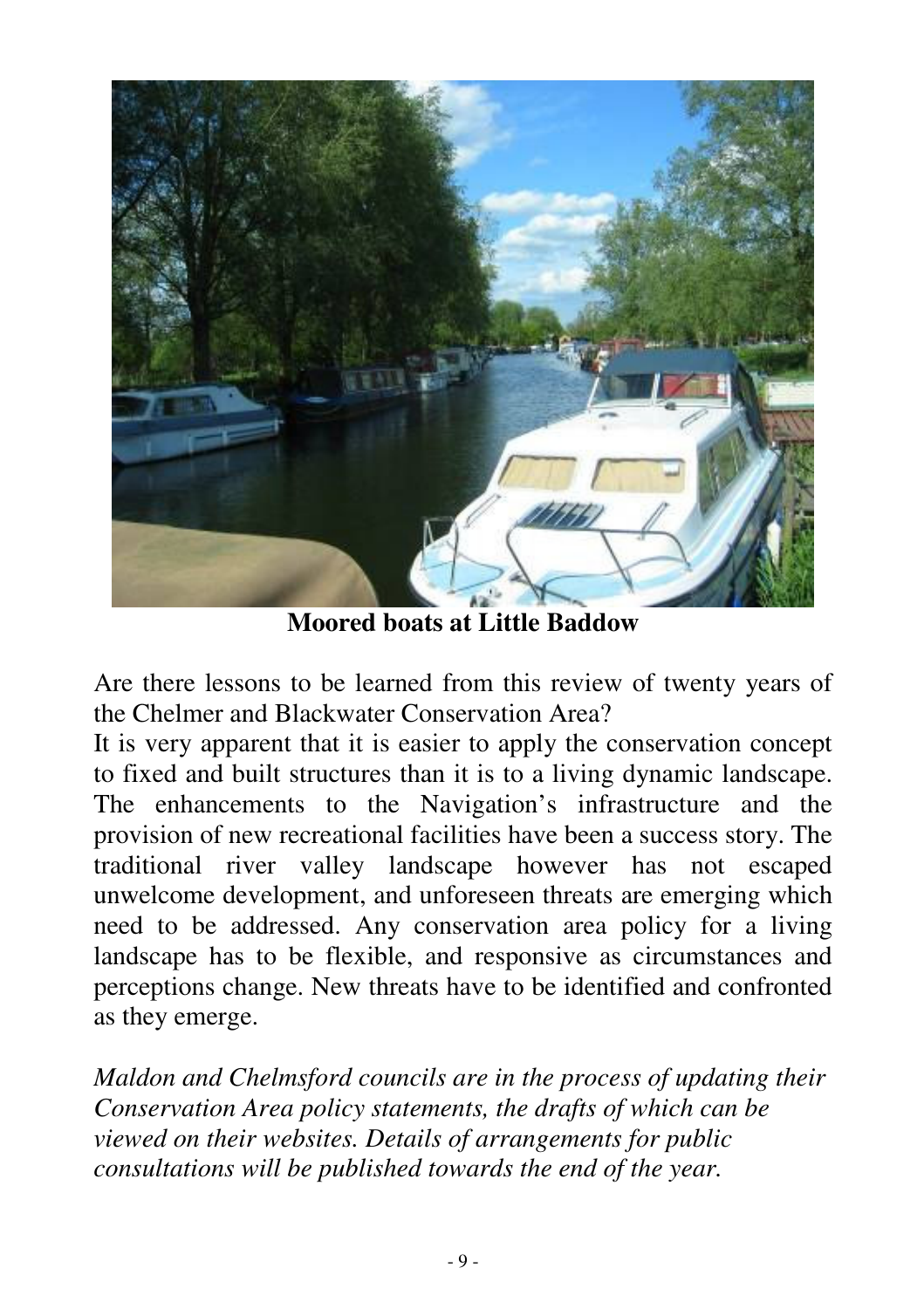## **Seminar**

Part of the Chelmer Canal Trust's role is to 'preserve, maintain and enhance' the Chelmer and Blackwater Navigation and the areas of land around it. The Trust is organising a half-day seminar on the subject of 'The Natural and Built Environment of the Chelmer and Blackwater Navigation'. We want to give all interested parties the opportunity to come together to discuss the various issues that pertain to the way the natural and built environment of the Chelmer and Blackwater Navigation is managed and to look at how the historic character and natural environs of the Navigation can be enhanced and conserved.

The Seminar, comprising keynote speakers and workshops, will take place at The Essex Record Office on Friday, 20<sup>th</sup> November from 9.00 to 12.30. The detailed plans are currently being put together. If you know of individuals or organisations which might like to input in some way – by providing a speaker, running a workshop, having a stand or just attending, then please let us know.

Further details will appear in the next Newsletter, including an application form enabling you to book a place on this important event.

## **Chelmer Canal Trust Work Parties**

One of the most visible aspects of the Trust's existence is that of our Work Parties which meet, typically, once per month throughout the year.

For those who are interested it is possible to scroll back through the pages on the Working Parties section of our website (www.chelmercanaltrust.co.uk/cct\_workparty.htm) to see pictures of work parties taken back as far as September 2003!

In those early days we were learning by experience how best to deal with the invasive floating American Pennywort weed. The priority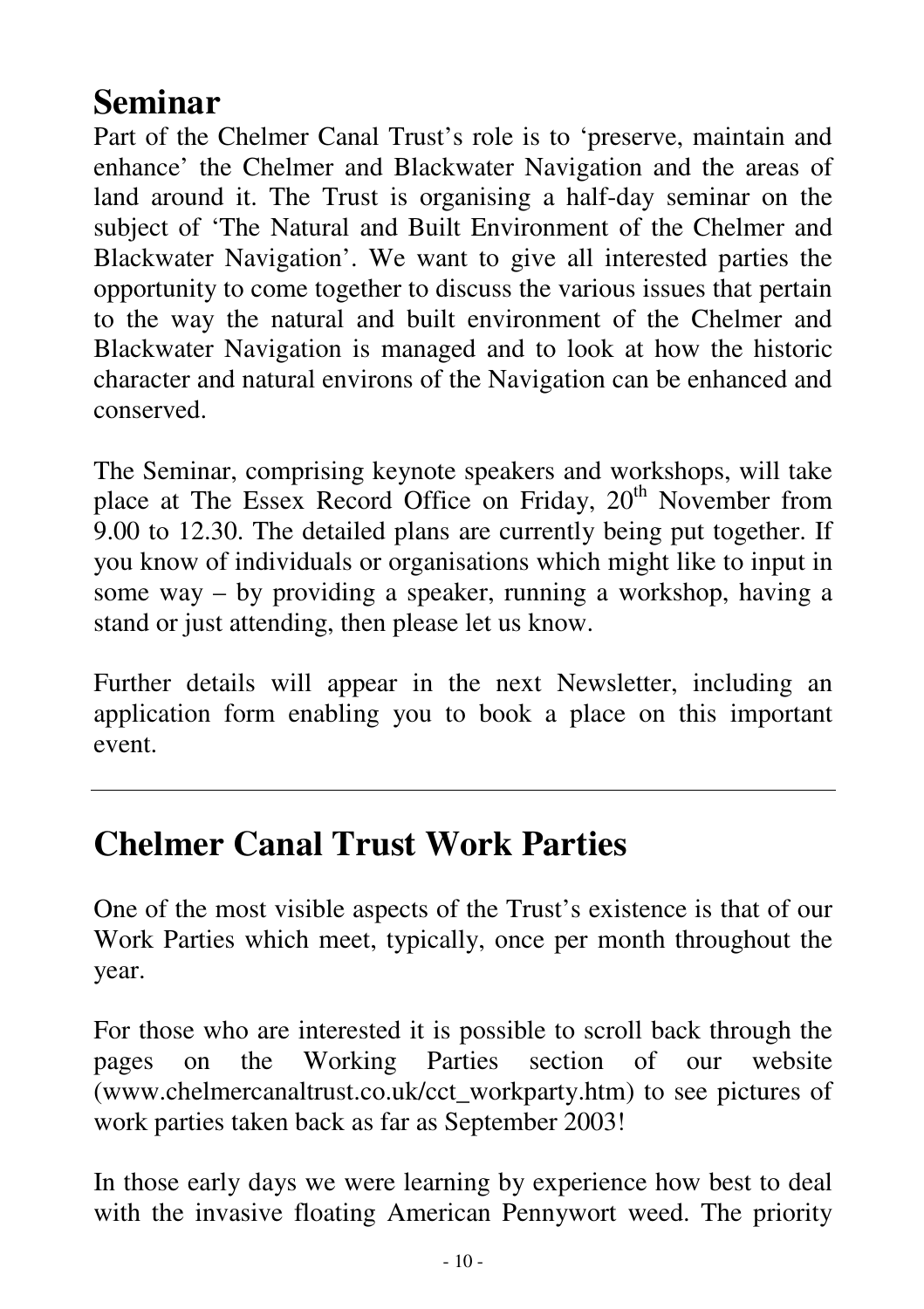was, in reality, to remove enough weed to enable the Navigation to be navigable. In places large rafts of weed blocked the river from bank to bank. Those boats which tried to get through the weed sometimes managed, but often with the associated aggravation of a blocked cooling water inlet and an overheating engine. Having cleared their water inlet they were able to carry on, potentially unaware of the fact that by breaking through the weed, and cutting some of the it into smaller 'weedlets', they had put in place the start of more infestations further downstream.

The same dilemma faced our weed-clearers. It was necessary to remove the rafts to make the river navigable (and to prevent boats from 'cultivating' future infestations), but in doing so it was difficult not to do break the weed up ourselves.

Over the years our techniques have changed and we have tried to adopt a 'zero tolerance' approach to American Pennywort weed. Our

volunteers have been both loyal and tenacious, and this has paid off. Each year we have less weed to deal with and, although we haven't eradicated the weed, we seem to be at a stage where we can keep it under control.



The challenges still exist, but they are different. The weed we were dealing with in 2003 was obvious – so obvious that both dogs and people had occasionally assumed that it was 'land' and tried walking across it! But now it is playing a 'hide and seek' game with us. It hides in the winter, doesn't do an awful lot in early summer, and then tries to catch us out, when we might be getting complacent, by growing furiously in September and October! It 'hides' in feeder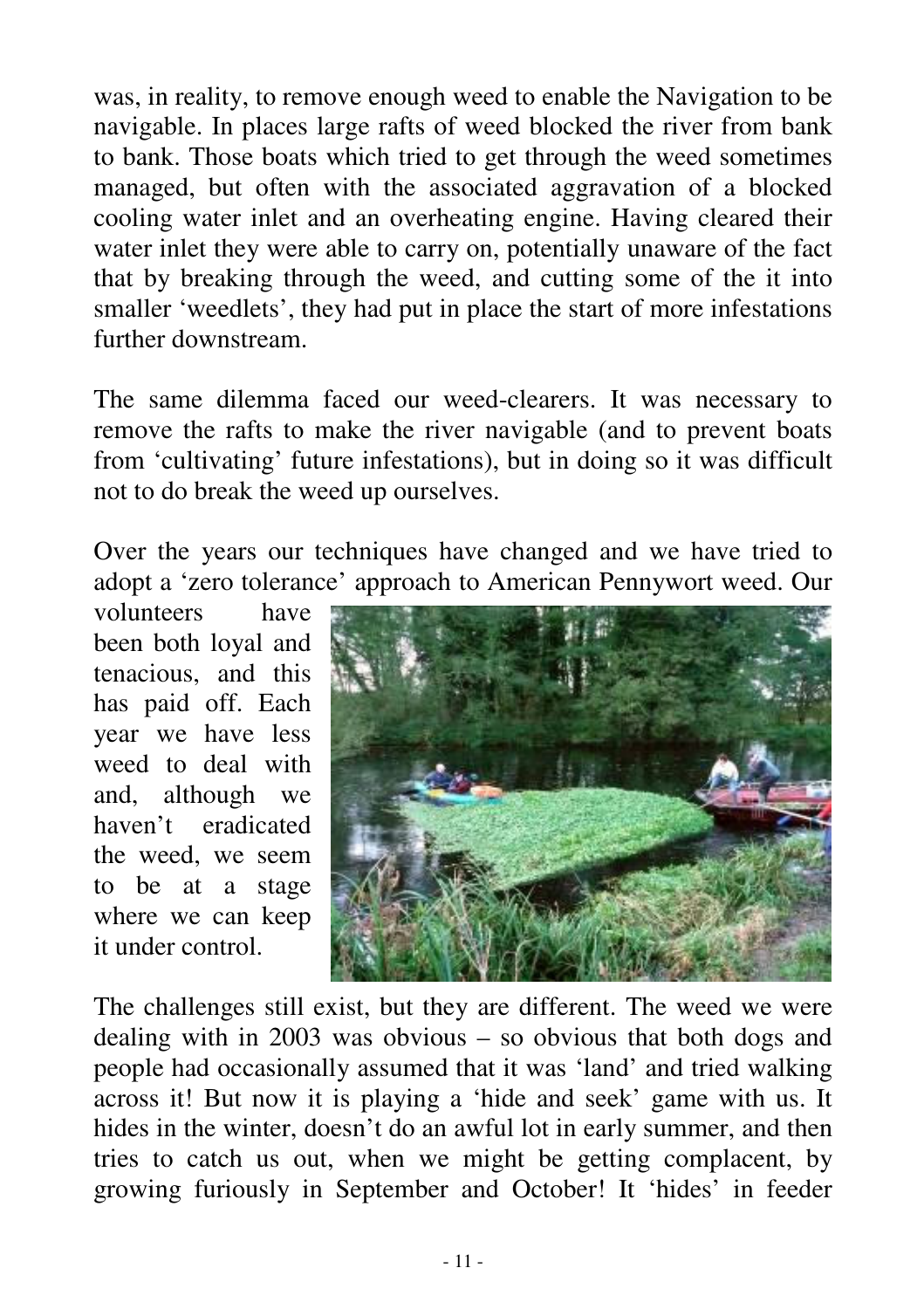streams and ditches, often between brambles and weeds, doing no harm, but a potential disaster if floodwater washes it into the main Navigation. It lurks between the reeds beside the bank, with long stalks weaving their way, almost imperceptibly, within the reeds.

As the amount of weed to be dealt with has been changed so has the work we do in our work parties. In the winter months we are more likely to be dealing with bank-side vegetation – and especially the brambles, willows and blackthorn which grow over, and into, the water. These make fine anchors for passing pennywort and their

removal allows the pennywort to drift on by, rather than get lodged and start to grow in situ.

Moving along the river and along the banks as we do gives us a fine opportunity to remove the surprisingly large amount of litter which finds its way



downstream. Our volunteers regularly turn up at the Chelmsford River Clean up sessions which take place twice per year, and recently, following the floods, we have spent a considerable amount of time removing litter from in the water, from on the bank, and from high above the bank.

A factor that contributes to the success of our work is that our volunteers are generally a flexible band of people. Some are prepared to skipper the workboats; some like to work from a boat (be it a workboat, kayak, canoe, inflatable or coracle); some like to work from the bank, pulling out weed; some like to work on the bank collecting litter; some deal; with the refreshments. As we try to convey in the emails we send out giving details of the work parties, there is likely to be a job for everyone (if you are not on the email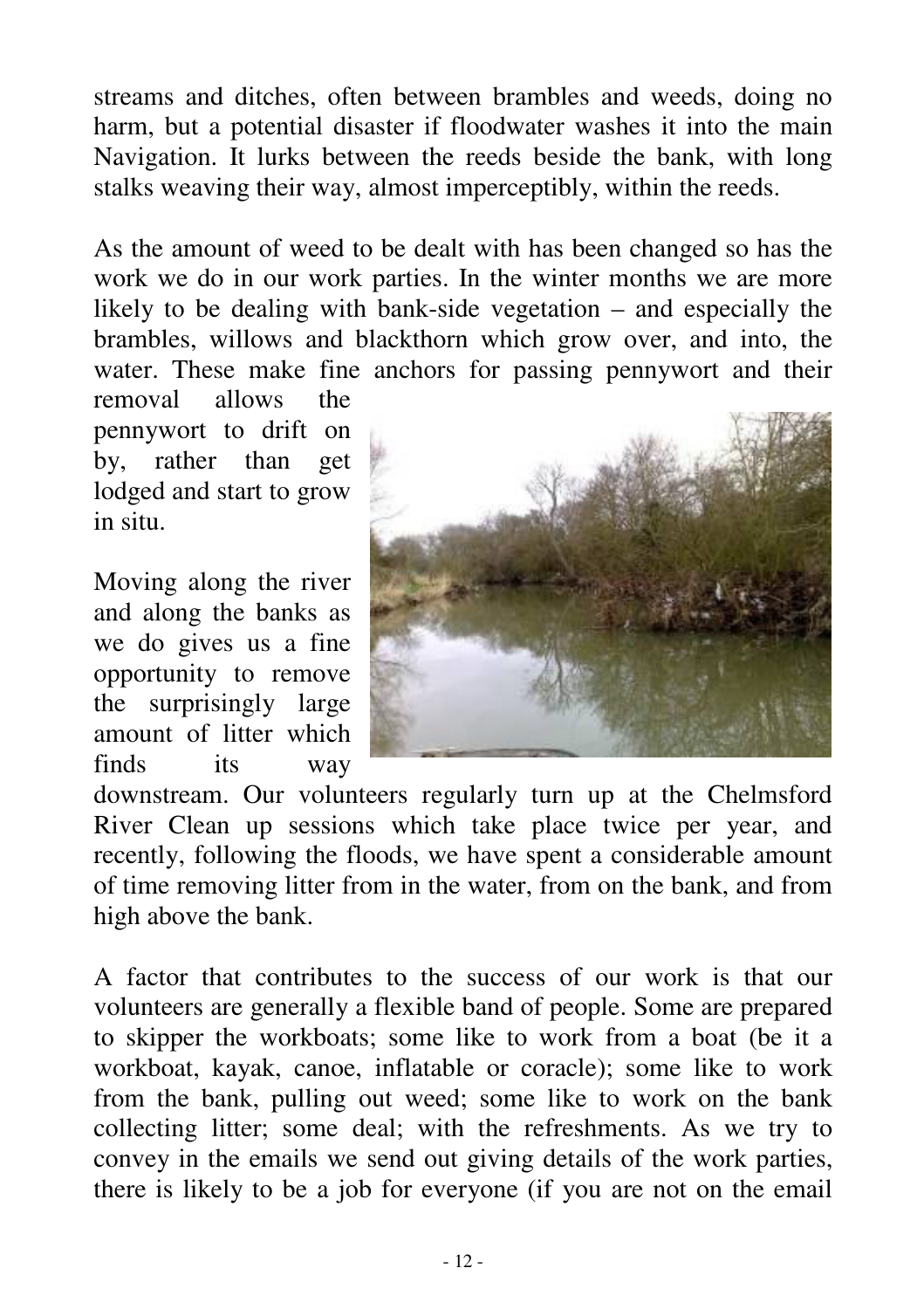distribution list please contact neil – neil@chelmercnaltrust.co.uk and he will add you to the list).

We try to provide our volunteers with the tools needed, and with the training needed. Each of our workboat skippers has undertaken training to demonstrate they are proficient in the safe handling of each of the workboats. If you would like to undertake training to skipper a workboat (and having done so can regularly turn up to support work parties) then please consider undertaking the training; the next training session is on Saturday, 25<sup>th</sup> July and Neil (email address above) would be pleased to hear from you if you would be interested in taking part.

If you are a regular volunteer please continue to come along to work parties – you will know that our efforts are paying off. If you haven't attended a work party, or haven't done so for a while, please consider attending. All are welcome (including children aged 13 and above, as long as they are under the direct supervision of a parent or carer). You can find details of the dates of future work parties on our website - www.chelmercanaltrust.co.uk/cct\_workparty.htm.

## **Hoe Mill Hoe Down - 18 July**

A date for your diary, the ever popular summer bash at Hoe Mill lock. Entry is free to this all day event, just take yourselves along and enjoy. Barbecue facilities are provided so take your food along and take your own drink also as unfortunately there is no refreshment tent this year. For those of you who enjoy a flutter it is hoped that there will be a Duck Derby in the lock and for a small entry fee you might be the lucky 'owner'who enjoys a meal out at the 'Sportsman's Arms' in Nounsley. A great variety of music will be provided for your entertainment - Del and Shoot the Drummmer, Velvet featuring Terry Towpath and Bob Memphis for a spot of jazz and Mark Smith a folk and rock singer/guitarist. Don't forget, get along there with your gazebo, seats and refreshments for a very enjoyable day and evening in the fresh air.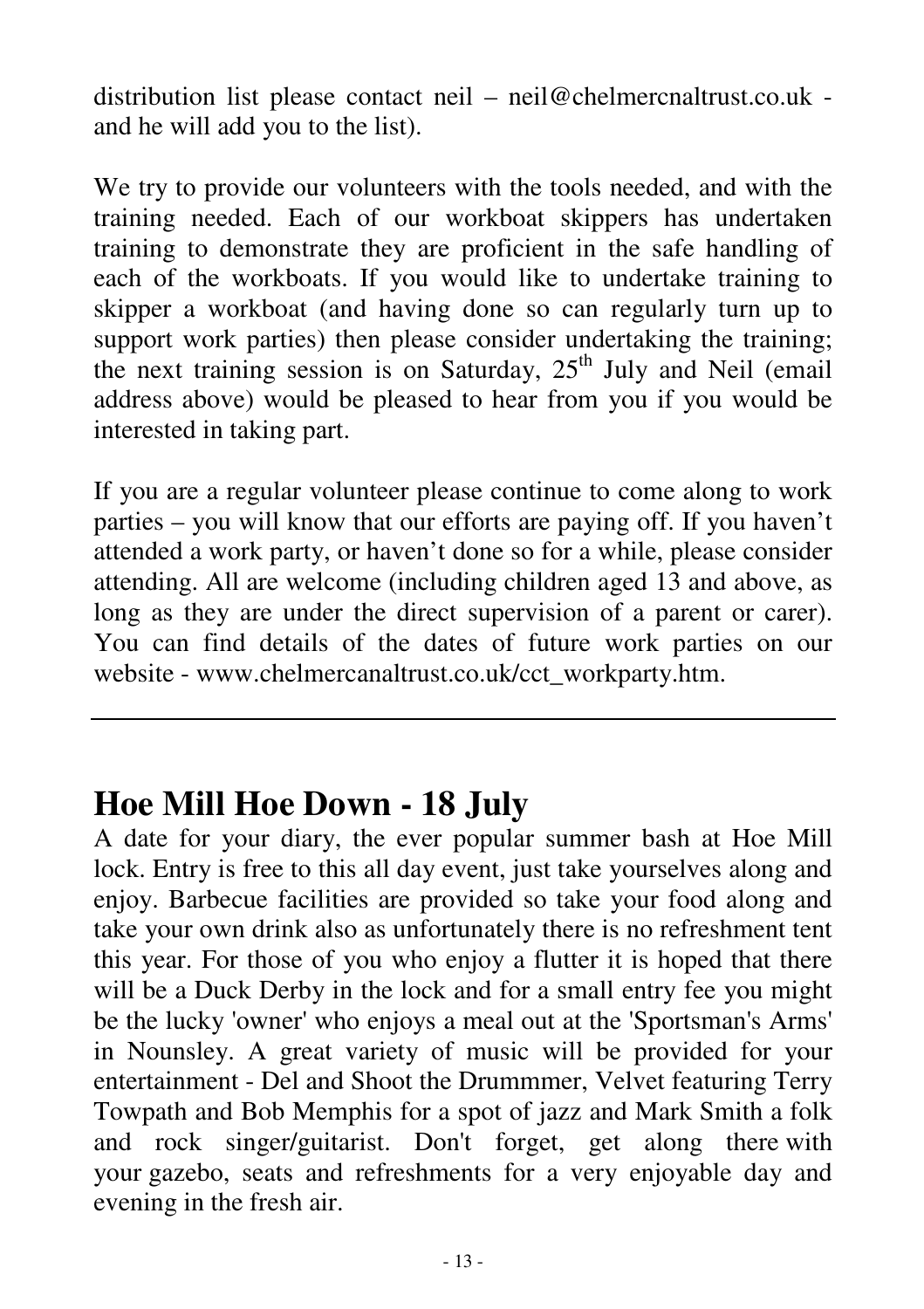# **The Sea Scouts at Barnes Mill**

#### *John Woods recalls some boyhood adventures with the Sea Scouts at Barnes Mill*

The Twelfth Chelmsford Sea Scouts began in 1938 when a few Maldon Rover Scouts formed a new troop at Barnes Mill.

The first headquarters was an old bus and a timber boat house was also constructed. My own experience was as a cub when I joined in 1943 or 1944. During the winter we met at Trinity Road School but in the summer we met down on the river.

Just after the Second World War it was a very flourishing Group, with Cubs, Scouts, Senior Scouts, and Rovers, some seventy strong. One of my early memories is of a large fete held on the Baddow Meads, run and organised by Mr Bill Munday, head of Marconi's wartime fire brigade. This must have been about 1946 and the firemen dressed up as pirates. All the hire boats from the café on the meadow below Barnes Mill were used plus the scouts own boats and after dark they were lit with candles in coloured jars.

As part of the entertainment a demonstration of "Breaches Buoy" was carried out. This involved firing a rocket with a thin cord attached across the mill pool. A rope was them attached to the cord and hauled across; this was tied to a tree and a trestle was set up on the near side and scouts were hauled across on a wooden seat. There was no shortage of volunteers and this was an exercise which was carried out on subsequent occasions.

Another memory was my first experience of flooding when a large working party was desperately building a flood bank one Sunday morning in 1947 along the mill stream to protect the bus.

Soon after that the bus was replaced by a Nissen hut which offered much better accommodation. We had five boats in all, one large handmade canoe called "Swift", a smaller tippy canoe, and two small rowing boats called " Curlew" and "Shrimp. The Troup became Admiralty Recognised and was give a ship's whaler. This was not used very often as the oars almost reached both banks of the river.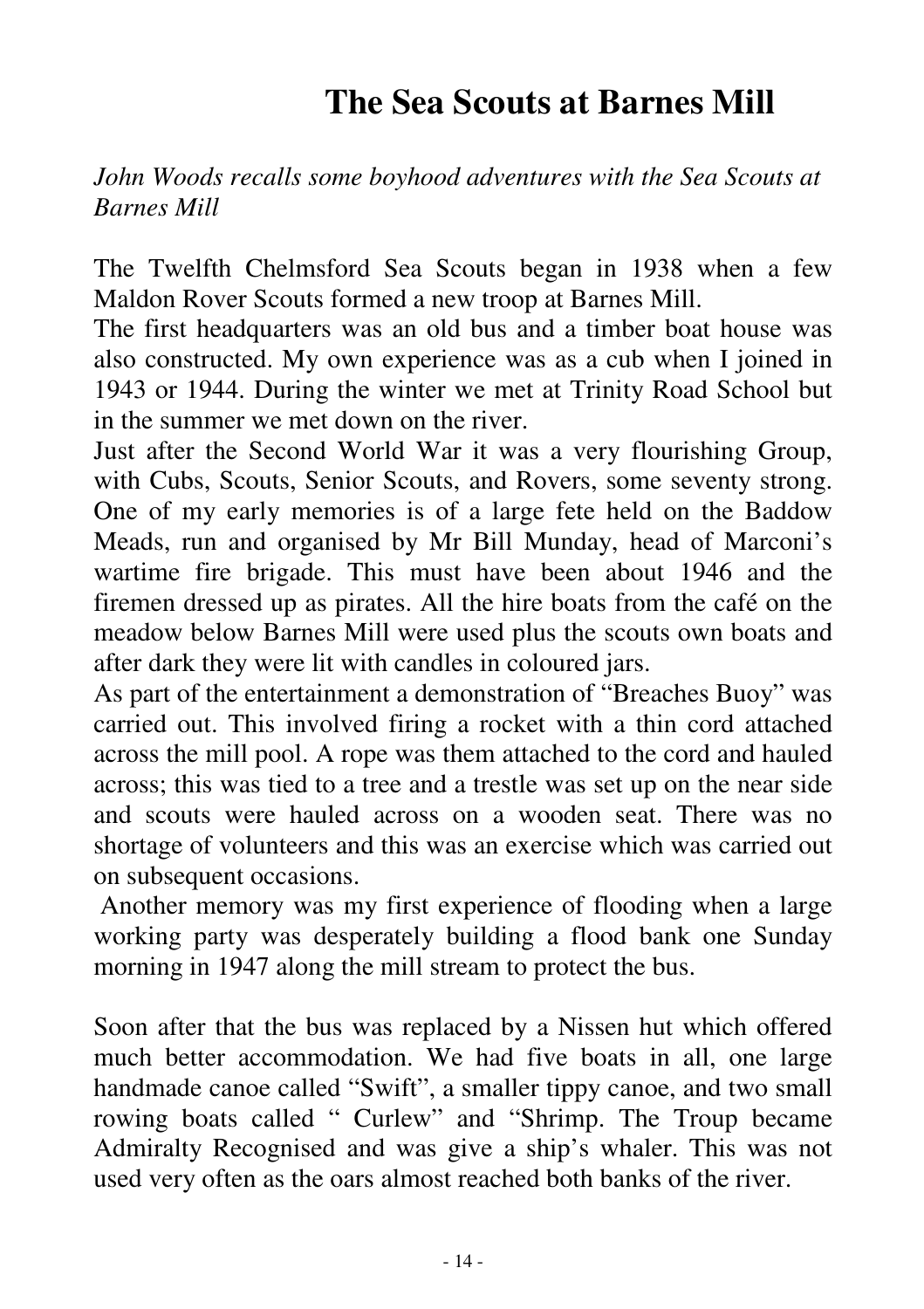

**Sea Scouts outside their Nissen Hut headquarters at Barnes Mill c1947**

We always had a week's summer camp, usually in Essex or Sufolk and also did camping at Easter and Whitsun and at other times, often at Little Baddow Scout Park. On one occasion, probably in 1948, it was decided to camp down river between the sixth and seventh locks. We took "Swift" and "Curlew" and even with an enthusiastic band of scouts it was extremely hard work lifting and carrying them around the locks.

As we got older and became Senior Scouts we were allowed more freedom to do things on our own. We spent a lot of time on the river with the boats and even rigged a lug sail on "Shrimp". Of course sailing was restricted to whichever way the wind was blowing up or down the river with no room for tacking.

We all passed our master swimmers badge and this was done on the river (none of this sissy stuff swimming lengths of the baths). We had to dive in from a height and this was done from the top of Barnes weir into the weir pool. We then had to swim 100yds fully clothed, also done in the weir pool. Next we had to do a long distance swim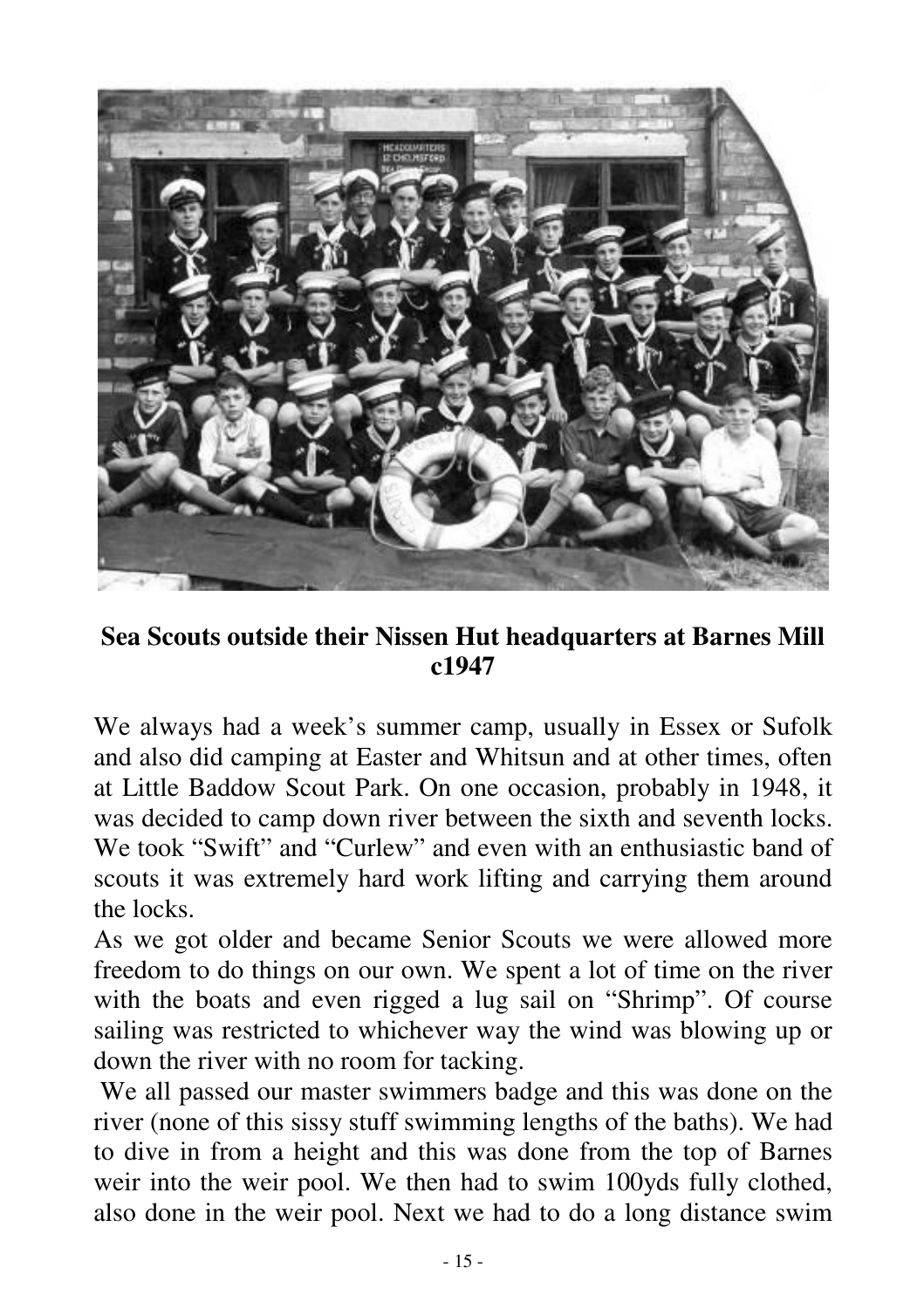of, I think 1000yds or a mile. Anyway this was accomplished by swimming from  $2<sup>nd</sup>$  lock to  $3<sup>rd</sup>$  lock. There was no time limit but there were certain hazards such as the stems of water lilies clinging around the legs and the swans that were unfriendly. For this reason we were accompanied by a boat.

At some stage the Troop acquired an old fishing boat called "Argo" which was berthed, if that was the right word, on the mud flats at Maldon. Despite cycle trips to carry out repairs it never made it to open water but it was good fun.

We even spent Christmas in our Nissen Hut H.Q. which was furnished with a tortoise stove, a table tennis table, a quarter size billiard table and a wind-up gramophone with records "liberated" from a rummage sale. Friendships were made then which have lasted a lifetime.

Then in the 1950's, for our generation, National Service intervened. For a few years the Sea Scouts carried on with our own crowd helping out but gradually most of us got married and departed for different parts of the country. We are eternally grateful to the Scout Masters and Cub Mistresses who looked after us and allowed us to have such an exciting boyhood.

In the 1960's and 70's times were changing rapidly with many things for young people to do. The boat house, the Nissen Hut, the boats, were all in need of repair, and then the mill itself was sold. So the 12<sup>th</sup> Chelmsford Sea Scouts was wound up.

Now when you boat along the canal past Barnes Mill all is quiet despite the huge estate of Chelmer Village nearby. The days when the Baddow Meads was a place of leisure and activity for children and adults have long gone but remain in the memory of those that enjoyed them.



**Modern day sea cadets help a shipwrecked raft racer in Chelmsford town centre.**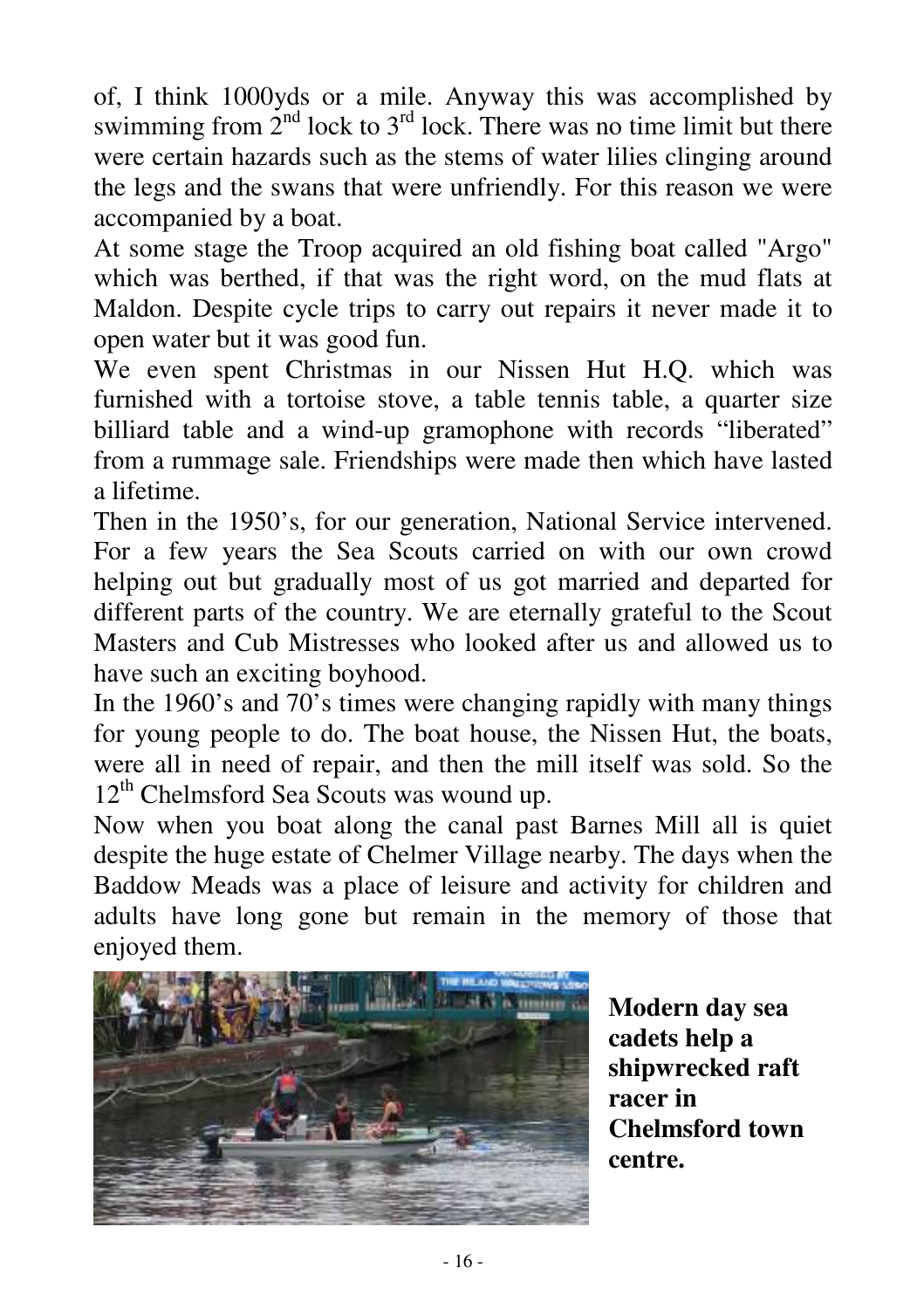# **HAS SYLVIA RETURNED?**

After the Second World War in 1946 Chipperfield's Circus came to the Kings Head Meadow in Chelmsford every year, usually in October. One of the star acts was "Sammy the Sea Lion", who could balance balls on his nose, clap his flippers in time to music, and catch hoops thrown into the air by his trainer. In 1974 the circus brought a young sea lion, Sylvia, with them with the idea of training her up as part



of Sammy's act, and also to give him some company. The plan was working well until one night, the beginner, Sylvia, decided to stage an impromptu act of her own "off stage", so to speak. Unfortunately the stage which Sylvia chose was not the circus ring but the waters of the Chelmer and Blackwater Navigation.

It was a dark and stormy night, pelting rain, and high winds. Claire Steibner, Sylvia's trainer, was settling her down for the night. As soon as Claire opened the cage door Sylvia shot past her like lightning; it was almost as if she had worked out an escape plan and was waiting in readiness. The grass outside was slippery and the river was only a few yards away - Claire had complained on their arrival that the lorry had been parked too close to the water. She was powerless to stop her: Sylvia made straight for the river bank, slipped effortlessly into the water, and disappeared. The river was in flood and the night was pitch black: Claire could do nothing but raise the alarm. She was dismayed because she knew that she would get the blame for allowing the valuable young Californian sea lion, which had been with the circus only three weeks, to escape.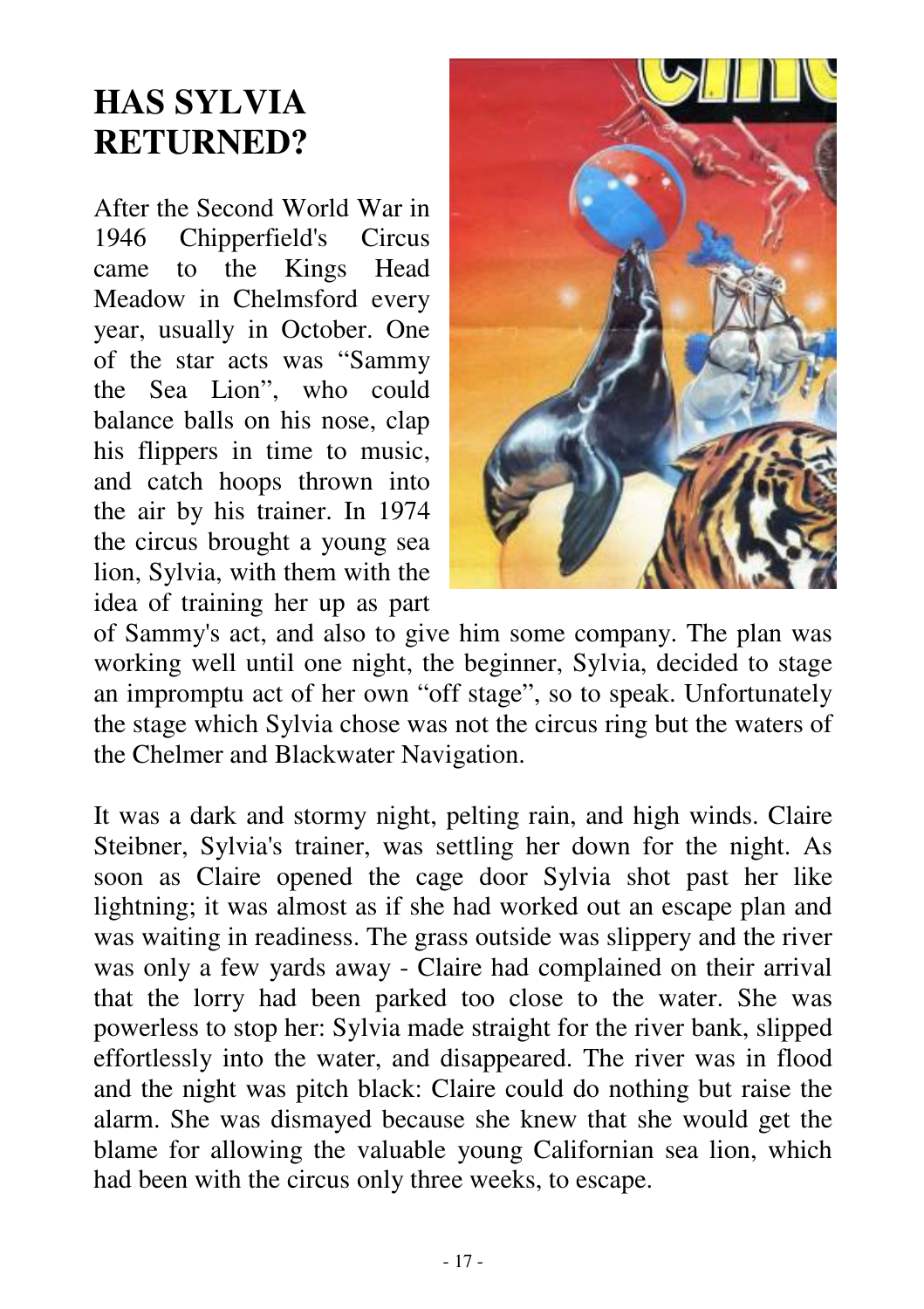During the following days there were numerous sightings of Sylvia: Eddie Webb, the canal foreman, spotted her in Stonham's lock; the Environment Agency tried to catch her at Beeleigh Falls; and Dick Townsend, the Coastguard, spotted her on the beach at Bradwell. The last sighting was reported in the East Anglian Daily Times on the 1st November 1974:

*Mr Barry Parker, 29, of Grey Gables, Swan Lane. Westerfield, Ipswich, was fishing from the shore at Felixstowe yesterday and says he saw a sea lion in the sea only ten yards away. "I presume it was the same one that escaped form Chipperfield's circus at Chelmsford," he said. "I know the difference between a seal and a sea lion - and this was definitely a sea lion. It was jumping in and out of the sea and looked quite healthy". Mr Parker said he watched the sea lion for*

*about ten minutes before it swam off.*

When Sylvia escaped it was thought she would survive for some time but would be in danger when the cold weather came. Did she survive? Did she make it back to California? Sylvia's bravura performance on the Chelmer and Blackwater Navigation certainly suggested that she was up to it.

Now after all this time there has been another possible sighting. This time on the mud flats at Maldon. Surely it couldn't be Sylvia returning to pay a nostalgic visit to the scene of her great escape?



#### **Is this Sylvia basking in the sun on the banks of the Chelmer?**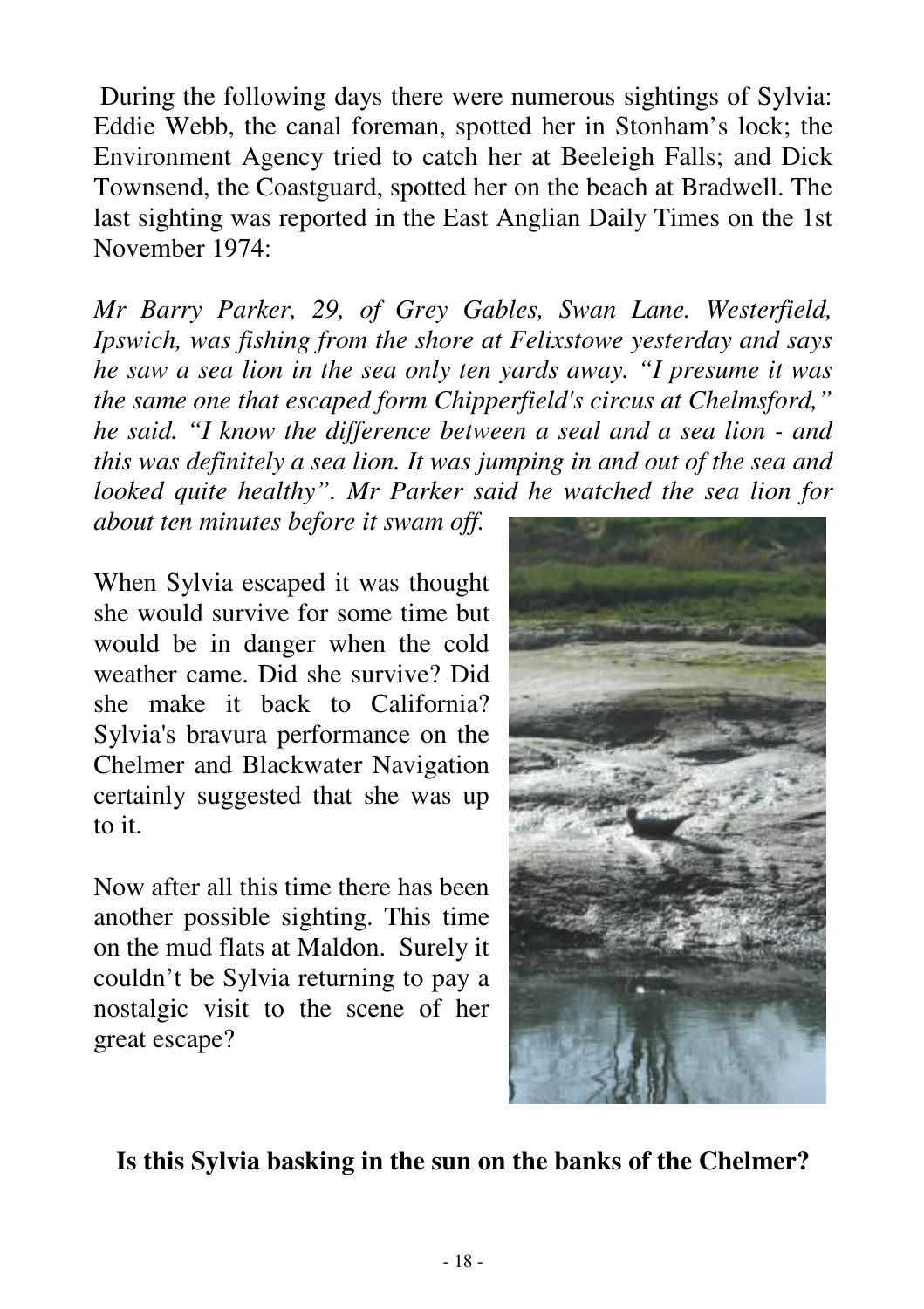# **To chunk or not to chunk?**

Back when the navigation was first built, some parts of it were raised on embankments above the level of the surrounding land. In the places where streams were crossed, the canal builders of the day knew that they had to make arrangements for the water to pass under the canal to avoid flooding the land. Their solution, a submerged culvert, which functions in a similar way to the u-bend under a sink, was known as a chunker. The construction material of choice for this task was elm, a wood noted for its reliability under water.

Impressively, these wooden chunkers lasted over two hundred years, but one of them – at Elms Farm has collapsed blocking the flow of water and putting the low lying land at risk of flooding. The temporary solution has been to install a pumping station to raise the water from the stream into the canal, from where it can find its way out to sea over the weirs. But pumping stations require regular care and maintenance, so it has been proposed that the chunker be replaced with a 1.2 metre pipe. This work will require coffer dams, more pumping, and more expense than was originally anticipated. The canal will of course be closed at this point while the work takes place, but before that, the various authorities must gather the necessary funding, approvals, reports and permissions which we seem to require in these modern days before such major works can take place.

In the meantime walkers and boaters on this part of the waterway can see the temporary pumping station in a huge steel cage beside the navigation.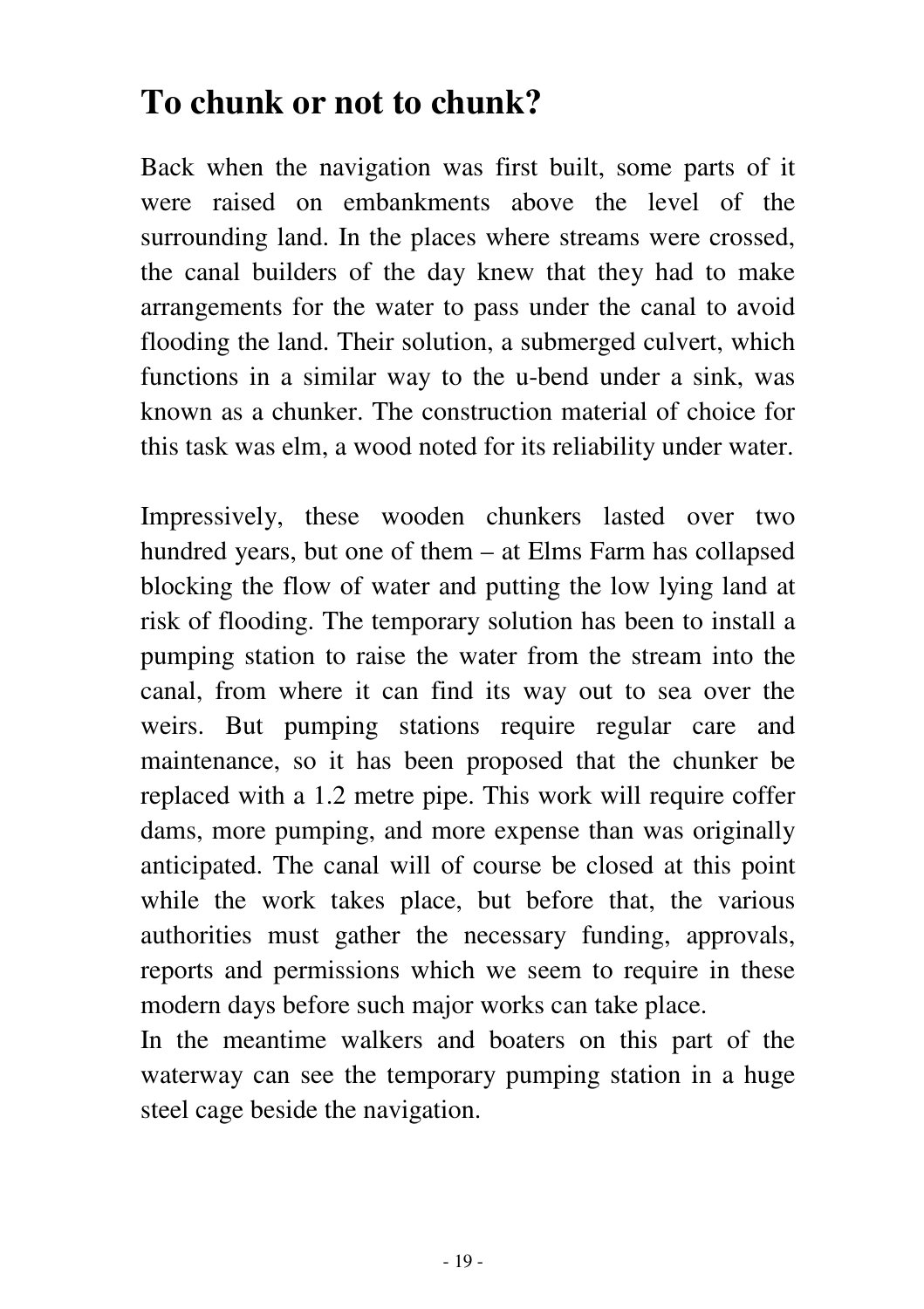

# **Otter Survey Training**

If, like many of our members, you are interested in the natural history of the Navigation, you might be interested to learn more about otters on the rivers Chelmer.

Darren Tansley from Essex Wildlife Trust has offered to deliver 'Otter Survey Training' on Friday 21<sup>st</sup> August and Saturday  $22<sup>nd</sup>$  August. The location of the training will be confirmed nearer to the time, but it will be on the River Chelmer somewhere in the Chelmsford area.

Darren believes that the population of otters is growing on the River Chelmer and this training will provide you with a fun means of exploring the river and also gathering highly valuable data that will help with the conservation of otters locally.

There are 15 training places available on each day. To book a place please contact Greg Hall, email - greg.hall@keepbritaintidy.org; snailmail – Greg Hall, RiverCare Project Officer, Keep Britain Tidy, PO Box 73, Beccles, NR34 4AB. Children are able to attend the Otter Survey Training but they must be at least 10 years old and accompanied by a parent or guardian.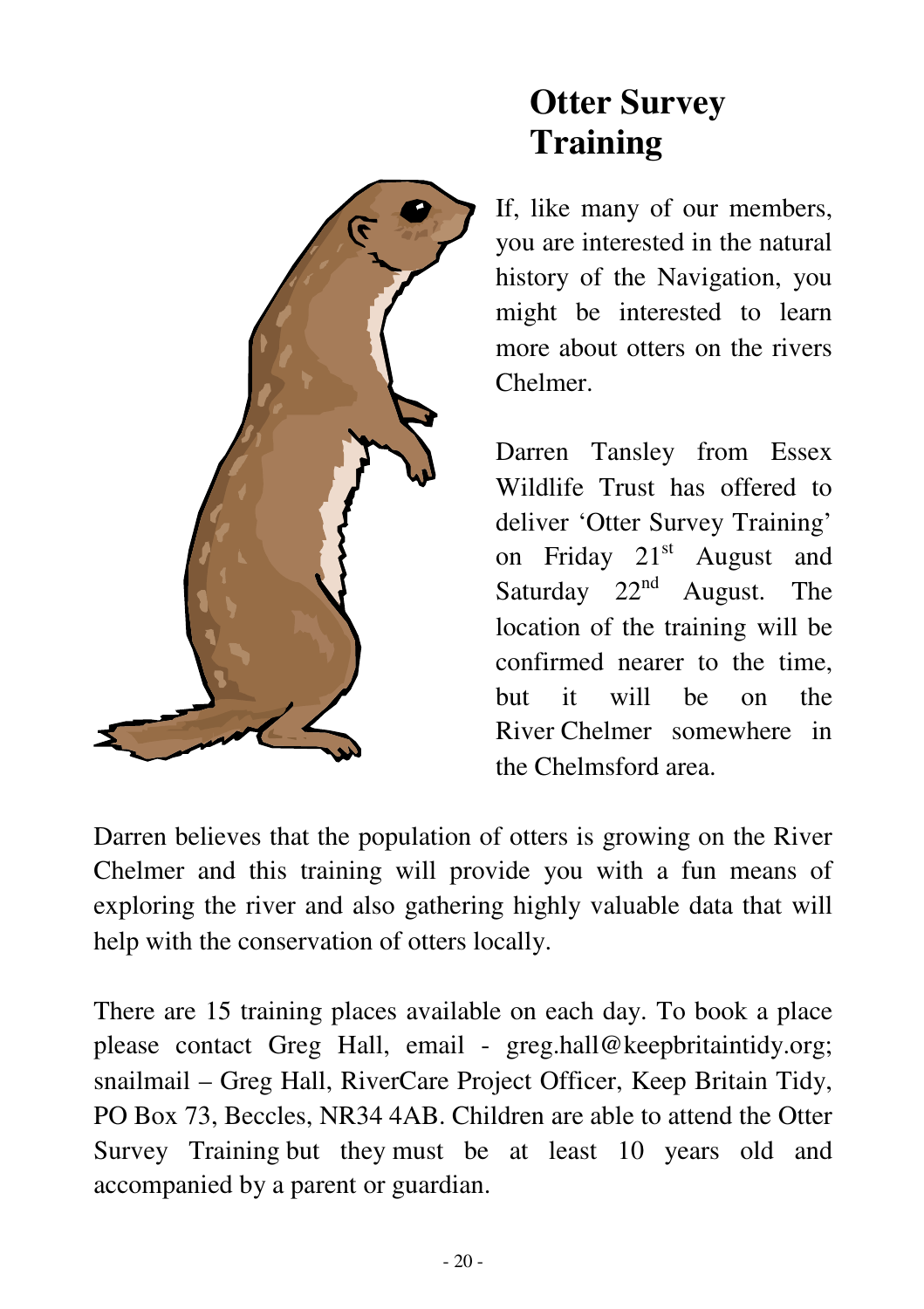## **Nature Watch**



**New arrivals at Ulting**

This year there seems to have been a considerable increase in the number of baby moorhens, swans, ducks and coots along the Navigation. A decrease in the mink population could well account for this welcome trend.



**Marsh marigolds amongst luxurious new summer growth at Boreham**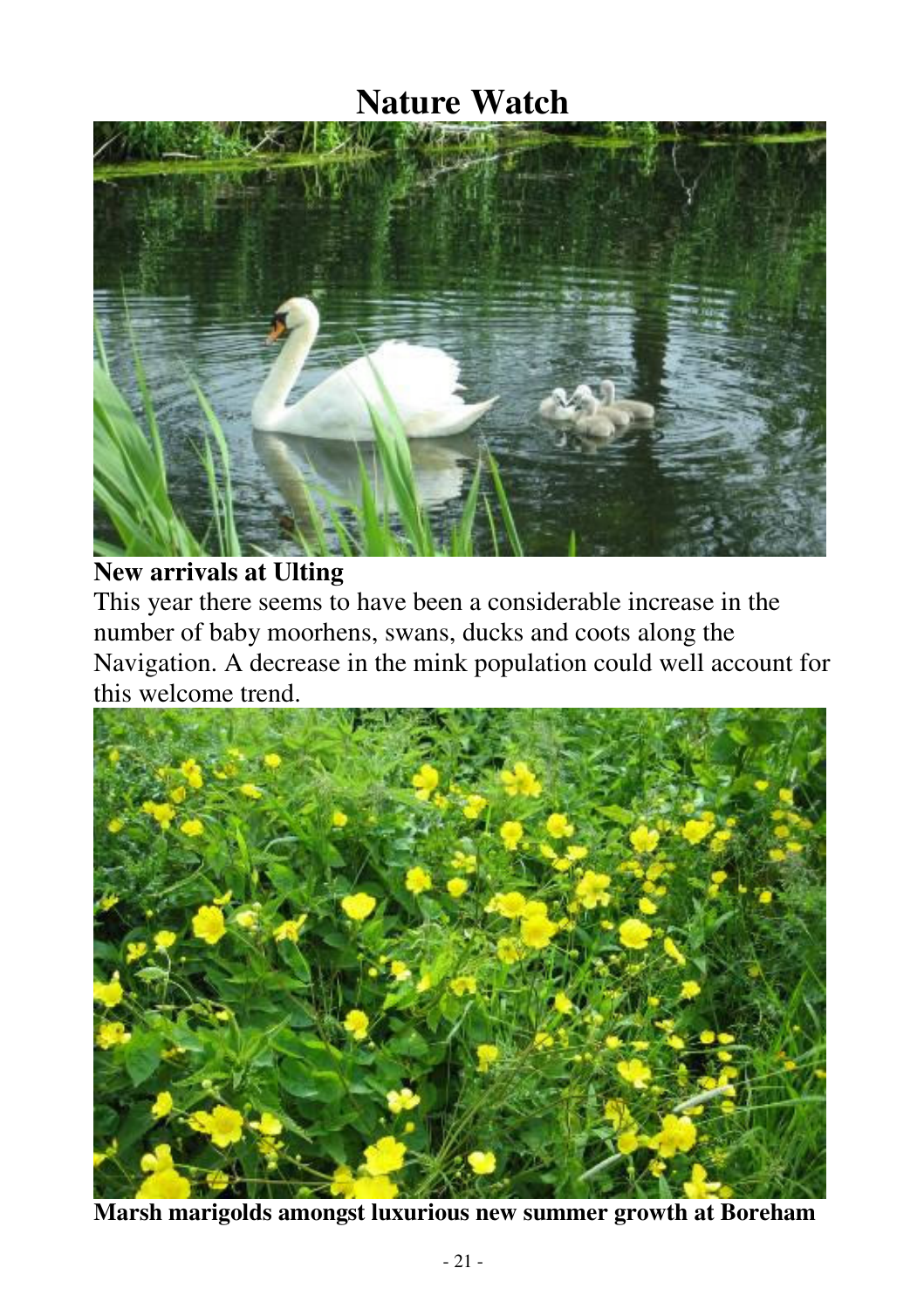

**Towpath of Outstanding Natural Beauty**



**Nature and boat in harmony – almost…**

John Garner writes:

*"At Paper Mill we currently have a swan nesting on the bank in front of my boat which does its best to deter anyone from passing. To make matters worse we now have a moorhen with nine eggs nesting in my transom between the spare fuel cans. I think I could claim some tax relief if I can prove my boat is a nature reserve."*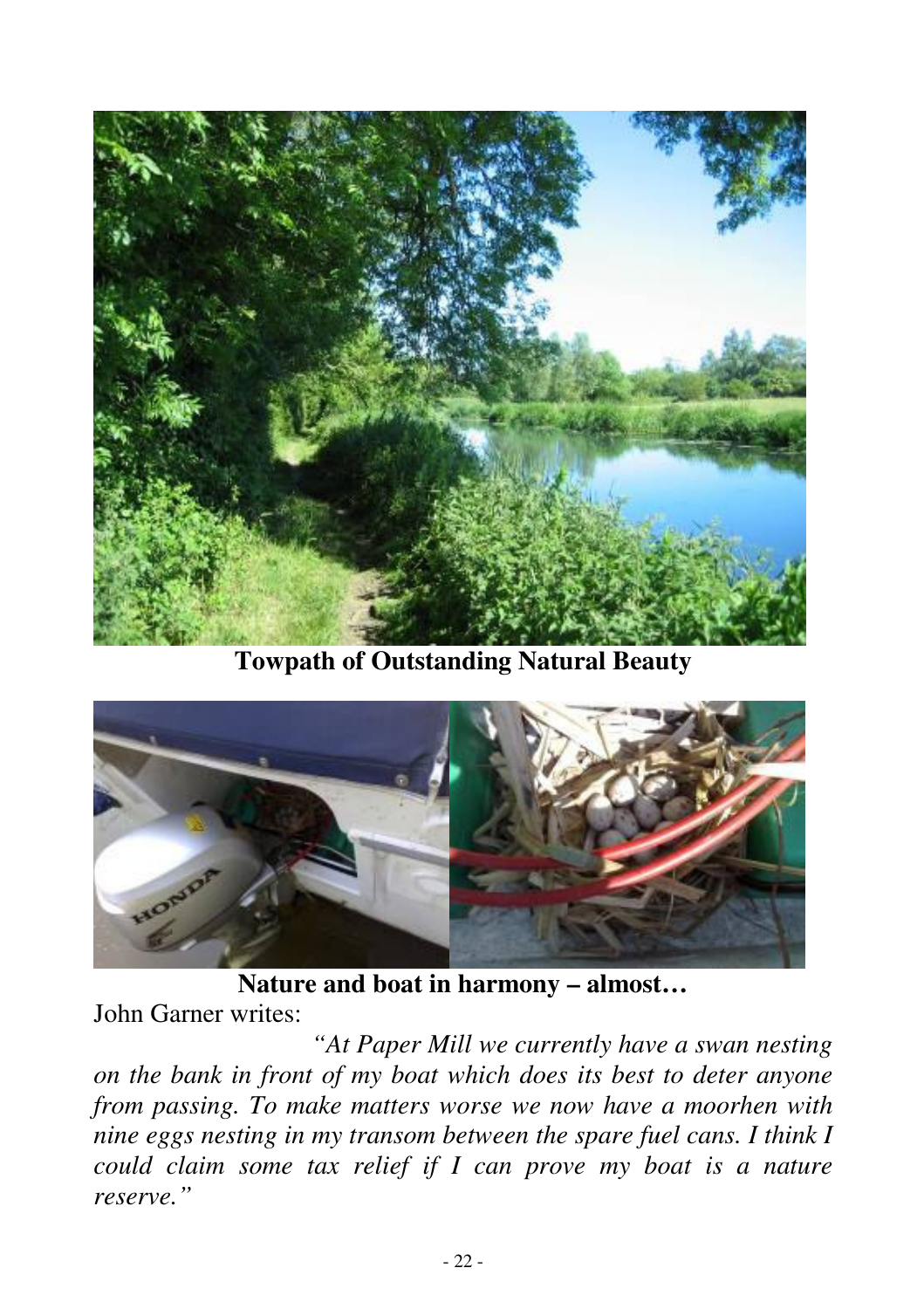# *Interesting/Unusual Sightings* **Abandoned - Every Picture Tells a Story**





*If you have any comments or contributions to Interesting/Unusual Sightings, please send them to dudleycourtman@googlemail.com or 16 Roots Lane, Wickham Bishops CM8 3LS*